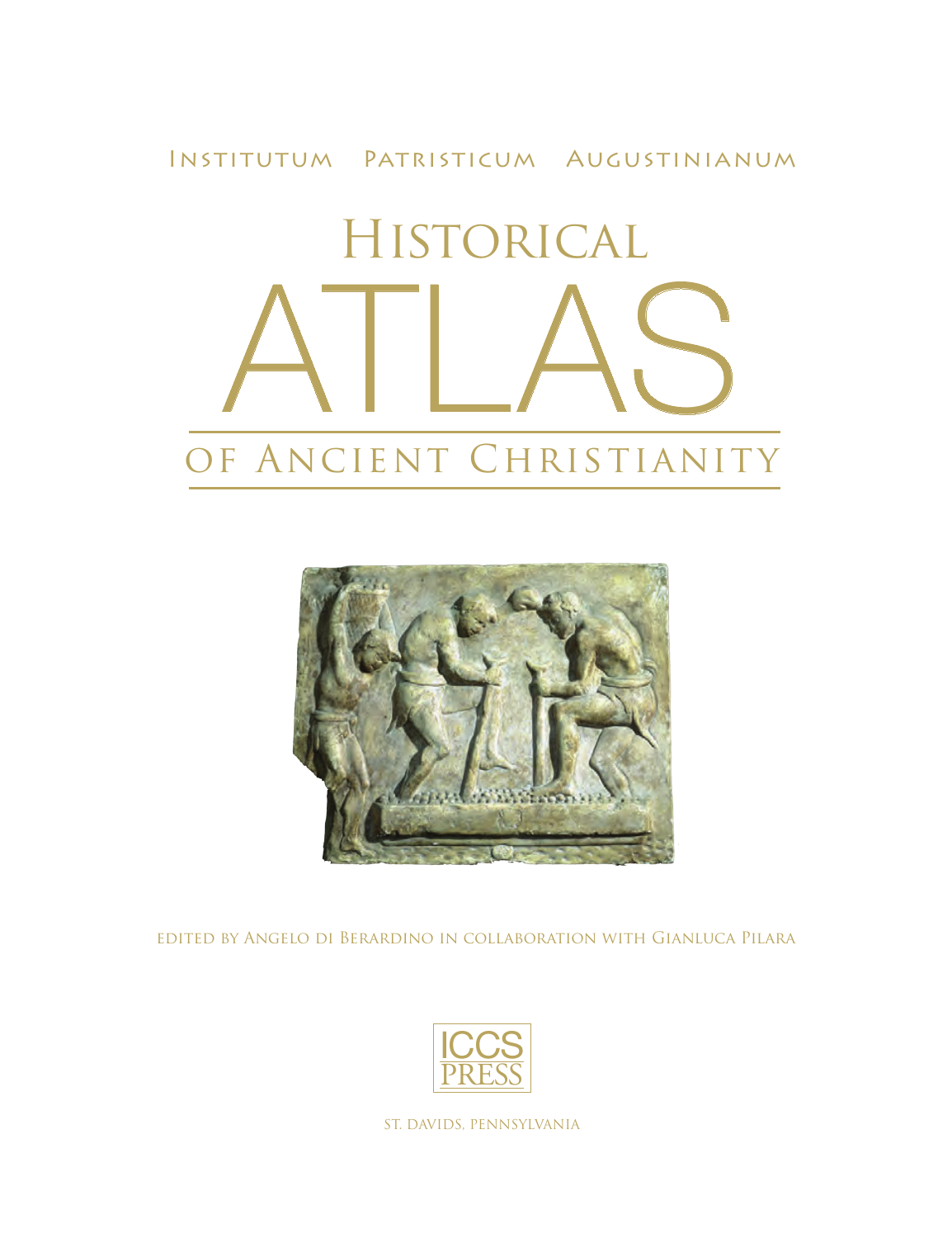Cover Design: Gina Peterson Speers Design Associates, LLC

#### ICCS Press 1300 Eagle Road St. Davids, PA 19087 www.iccspress.com E-mail: info@iccspress.com

© by Angelo Di Berardino 2013 Image: Madaba Map: David North Relief depicting pavers: Museo della Civiltà Romana, Rome, Italy / The Bridgeman Art Library

All rights reserved. No part of this book may be reproduced without written permission from ICCS Press.

Library of Congress Cataloging-in-Publication Data available upon request.

#### ISBN 978-1-62428-000-9 (cloth: alk. paper)

Thank you to the following individuals for their generous financial contributions to the publication of this work: Howard and Roberta Ahmanson, John and Sharna Coors, Richard and Terri Greenly, Billy and Gladys Mitchell Peter and Gail Ochs, Mark and Beth Sprinkle.

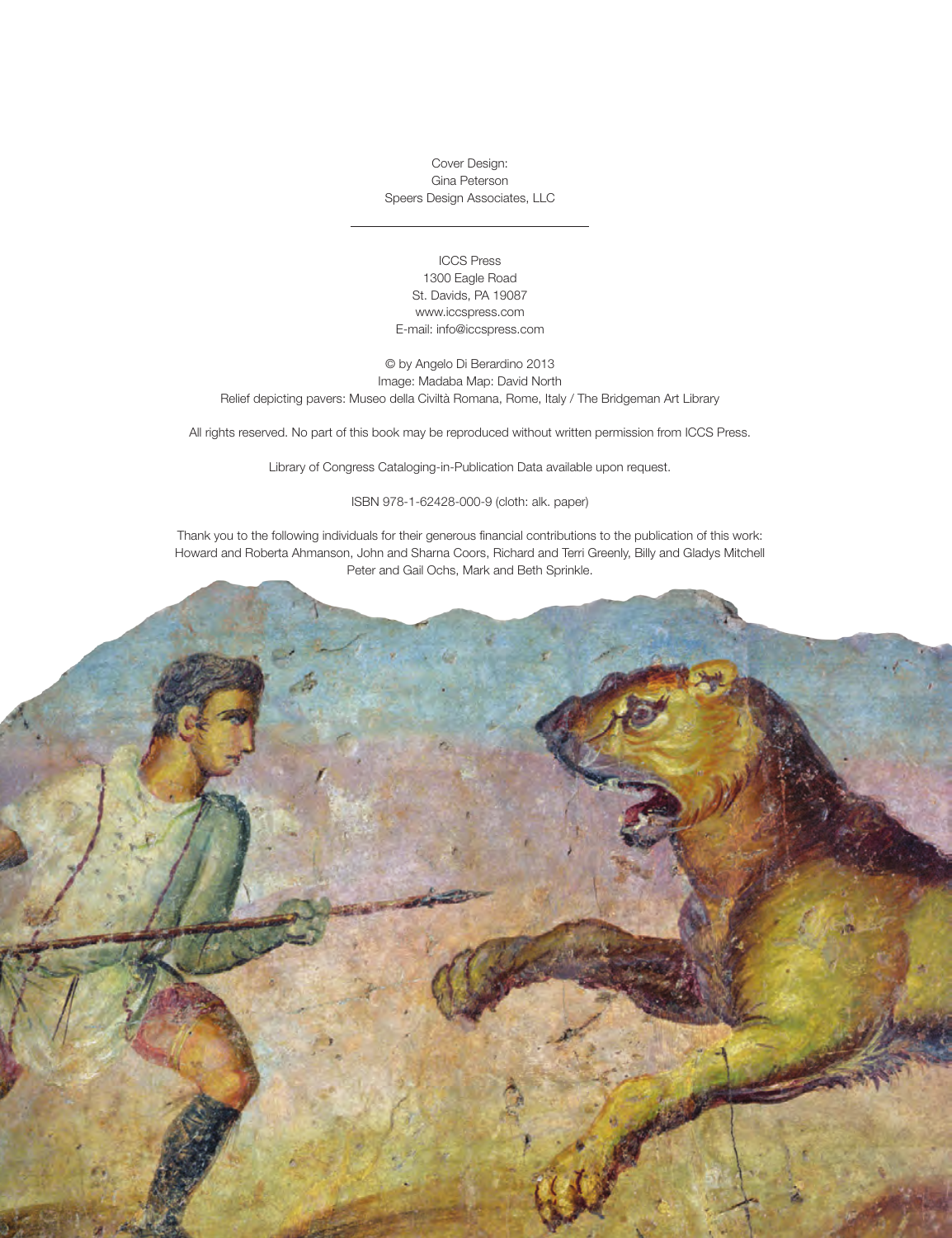# Table of Contents

#### GEOGRAPHICAL REGIONS

## **Palestine, Arabia, Himyar (Arabia Felix) 63**

#### *Maps*

# **Syria, Mesopotamia, Adiabene, Persia, India 91**

#### *Maps*

# **Armenia, Georgia (Iberia), Caucasian Albania 129**

#### *Maps*

## **Asia Minor 159**

#### *Maps*

## **Egypt, Libya, Nubia, and Ethiopia 187**

#### *Maps*

# **The Balkan Peninsula (with Greece, Crete, Gothia) 219**

#### *Maps*

| 32. Thracia, Dacia, Moesia,             |  |
|-----------------------------------------|--|
| and Scythia Minor (V-VI century) 33/245 |  |
|                                         |  |
|                                         |  |
|                                         |  |
|                                         |  |

\* additional map not in Italian edition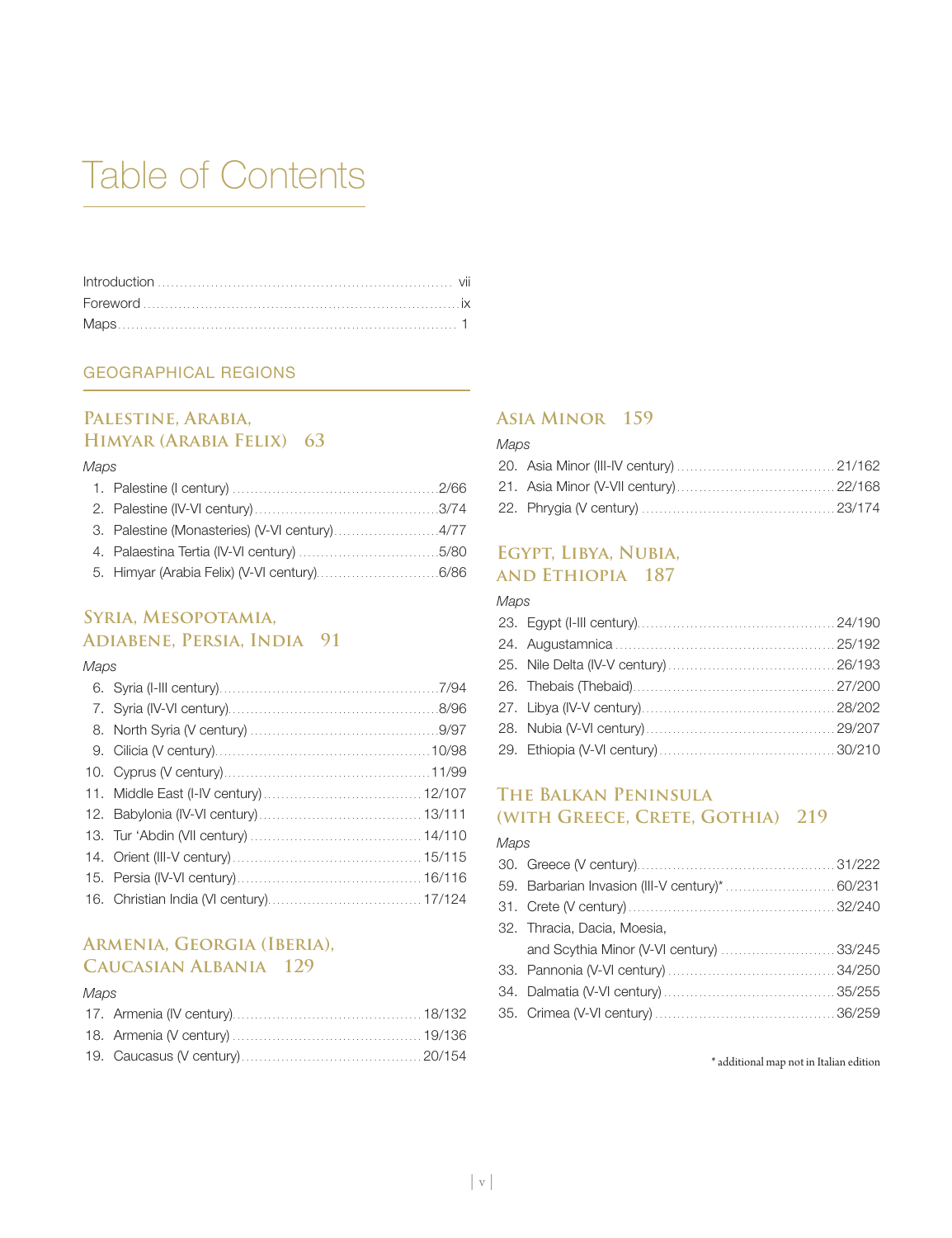# **Italy and the Islands 267**

### *Maps*

| 37. Principal Roman Roads (II-III century)38/273 |  |
|--------------------------------------------------|--|
|                                                  |  |
|                                                  |  |
|                                                  |  |
| 41. Sardinia and Corsica (V-VII century)  42/292 |  |
|                                                  |  |

# **Roman Africa 305**

#### *Maps*

| 43. Northeast Africa (IV-V century)  44/311          |  |
|------------------------------------------------------|--|
| 44. Africa Proconsularis (IV-V century)  45/316      |  |
|                                                      |  |
|                                                      |  |
|                                                      |  |
|                                                      |  |
| 49. Northwest Africa, Mauretania (V century)  50/323 |  |

# **Spain and Portugal (Hispania et Lusitania) 329**

#### *Maps*

| 52. Iberian Peninsula (at the time of the Visigoths) |  |
|------------------------------------------------------|--|
|                                                      |  |

# **Noricum and Raetia**

# **(and Vindelicia) 359**

#### *Maps*

53. Noricum and Raetia (V-VI century)..........................54/362

# **Gaul (Belgium, Germany, Holland) 383**

#### *Maps*

# **Britain and Ireland 407**

#### *Maps*

| 57. Roman and Christian Britain (II-IV century) 58/410 |  |
|--------------------------------------------------------|--|
|                                                        |  |

### INDICES, et. al.

| General Index of Names Contained in the Maps 430 |  |
|--------------------------------------------------|--|
|                                                  |  |
|                                                  |  |
|                                                  |  |
|                                                  |  |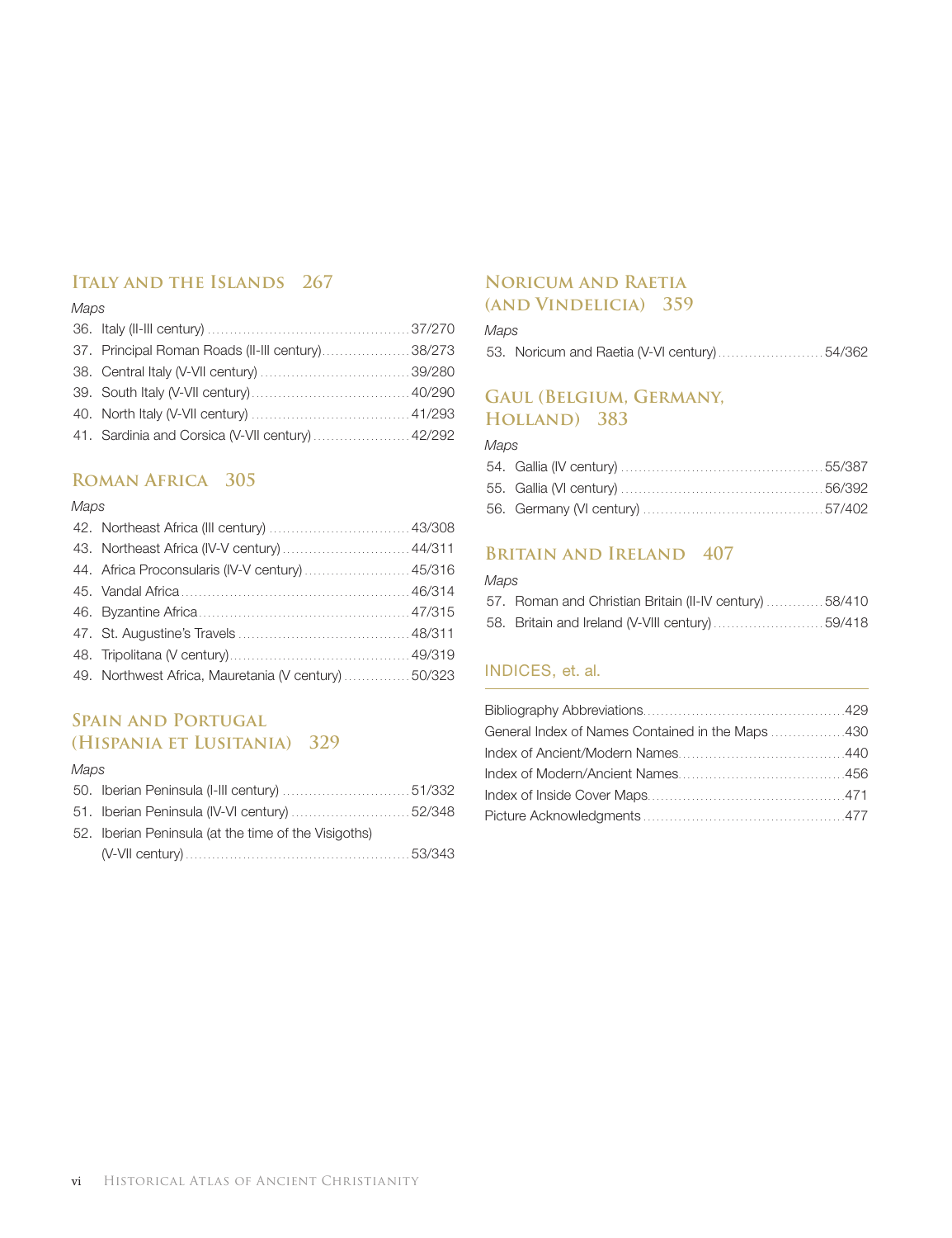# **Introduction**

HE GOSPEL OF MARK BEARS AT ITS<br>conclusion a command of Jesus given before the Ascension:<br>"Go into the whole world and proclaim the gospel to every<br>creature" (16:15), and adds as a comment: "They went<br>forth and preached eve conclusion a command of Jesus given before the Ascension: "Go into the whole world and proclaim the gospel to every creature" (16:15), and adds as a comment: "They went forth and preached everywhere, while the Lord worked with them and confirmed the word through accompanying signs" (16:20). This observation reflects the situation of the first generation of Christian missionaries. Not all the missionaries went in the same direction, but rather they set off into different regions. For this mission of theirs into lands "far" from their normal horizons, they must have had notions of the geography of the time, of the sea routes, of the interconnecting roads, and of the cities to evangelize. Jerusalem was a privileged observation point for gathering information, because pilgrims flowed there from many regions, even from beyond the Roman Empire. The *Acts of the Apostles* offers a geographic cross-section of people present in Jerusalem on the day of Pentecost: "Now there were devout Jews from every nation under heaven staying in Jerusalem. . . . Parthians, Medes, and Elamites, inhabitants of Mesopotamia, Judea and Cappadocia, Pontus and Asia, Phrygia and Pamphylia, Egypt and the districts of Libya near Cyrene, as well as travelers from Rome, both Jews and converts to Judaism, Cretans and Arabs, yet we hear them speaking in our own tongues of the mighty acts of God" (2:5-11).

Therefore, Christianity, in its birth and in its long history, is closely connected to geography. The study of any kind of history must take into account ancient physical and human geography to understand the circulation of missionaries, of ideas, of texts, of liturgical traditions, of the routes through land, river, and sea, and the concomitant voyages and communication which occurred between various churches.

My intent is to provide a tool useful for understanding better the ecclesiastical geography of the first periods of Christianity up to the eighth century, both within the realm of the Roman Empire and beyond its boundaries by means of a historical, geographical treatment of the various areas, and with maps. The purpose is to offer a great deal of information in a tightly focused space. The sixty maps, which also reflect different centuries, intend to be historically precise with the most valuable information at our disposal.

Today there exists no atlas dedicated to Christian antiquity, with particular reference to the Fathers and to ancient Christianity. At the end of the 1800s a very useful atlas was made by Kiepert; it had wide success. In 1958 a specific atlas was made by Christine Mohrmann and Van der Meer in Dutch translated into English, German, and French. This has been out of print since 1970. Today the most important atlas in print is the one edited by Jedin, translated also into Italian; this concerns the whole history of the Church, with several maps on ancient Christianity; every map is preceded by a historical comment.

The division of the present atlas is as follows: 1) a historical-geographical treatment, according to the organization of the Roman

Empire, with a historical exposition of the political, social, cultural, and religious evolution that occurred. Special attention is given to the boundaries and to the names of cities (both ancient and modern names are given). Then follows a detailed exposition of the spread of Christianity in the region, of its growth, its principal centers, its Christian writers, its principal saints as the case may be, along with sanctuaries and pilgrimage centers. In other words, a brief history of Christianity in the relevant territory. 2) 59 geographical maps. Many are of an interregional character; the others are on single provinces of the Roman Empire according to a chronological trajectory leading to the  $8<sup>th</sup>$  century. 3) Included also are maps and treatments of Christians outside the Roman Empire (Persia; India; Georgia; Ireland, Scotland, Gothia, etc.). 4) Illustrations: principal Christian monuments in the various geographical areas; some inscriptions illustrative of the region (e.g. the Abercius inscription, etc.); iconography of a Father. Illustrations regarding the values and the environment in which they lived are included; there are also famous ancient monasteries (in Egypt, in Syria, etc.). 5) The monuments (or other illustrations) that concern the cities most important for the Christians: e.g. Madaba; Hippo; Carthage; Rome; Constantinople; Qalat Seman, etc. In such a case, there is included a brief illustration of the city, of who lived in that city and any Christian ruins. 6) An ample, essential, and international bibliography for further research. 7) The names of the cities, rivers, etc., are all in Latin. 8) Indices at the end: a) An index of all the names with the coordinates matched to the respective maps; b) An index of the ancient names and their respective modern names: e.g. Hippo Regius = Annaba; Hispalis = Seville; Lugdunum = Lyon; c) An index of modern names and their respective ancient names; d) an index of the names, with their modern equivalents, which are included on the map that is located on the inside of the front and back covers. The name equivalency indexes are especially useful for the scholar, because we are used to saying "the Council of Serdica," which corresponds to Sofia; Basil of Caesarea, which corresponds to Kayseri; Isidore of Seville (= Hispalis); Victorinus of Poetovio (= Ptuj).

I am deeply grateful to all those who have contributed with their advice and suggestions. In particular: Gianluca Pilara, Alberto Camplani, Massimiliano Ghilardi, Giorgio Otranto, Giovanni Nigro, Emanuele Castelli, Ewa Wipszycka, Boghos L. Zekiyan, Alessandro Bausi, Lucrezia Spera, Elena Malaspina, Paolo Dinia. The basis for the present atlas is the one produced for the third volume of my *Dizionario Patristico e di antichità cristiane* published in 1988 (= *Encyclopedia of the early church*, New York 1992), on which numerous scholars had already collaborated, among them C. Lepelley, R. Pillinger, Nenad Cambi, Pedro de Palol.

Angelo Di Berardino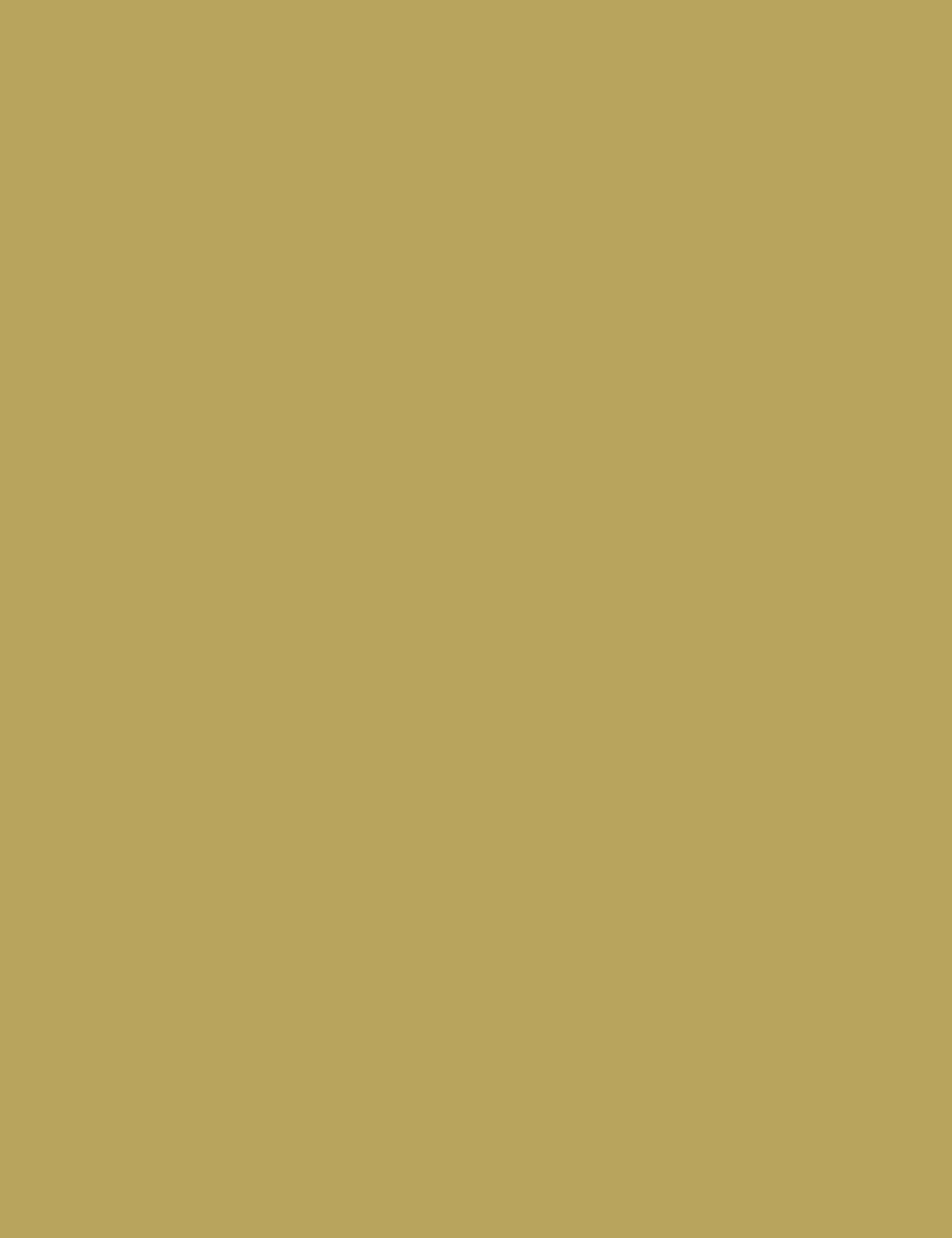# Foreword

The Atlante Storico del Cristianesimo *Antico* was first published in Italian in 2010. Even before it was published, there were discussions with the editor, Fr. Angelo Di Berardino, on developing a historical atlas on early Christianity for the English-speaking world that could build on the work he had done for the *Encyclopedia of the Early Church*. The *Historical Atlas of the Ancient Church* is the product of those discussions. Previous atlases, such as *The Barrington Atlas of the Greek and Roman World* (pub. 2000), as well as those mentioned in Fr. Di Berardino's introduction, have largely focused on the classical world of late antiquity. Such a focus has its place and the present atlas does not pretend to replace these important resources.

Nonetheless, there are a number of things that set the present atlas apart. The focus in the present atlas explores both the history and the geography of the ancient *Christian* world and how these interacted. (1) It is a historical atlas that provides a geographical and historical context for the key events, people and trends of the ancient Christian church. (2) Geography often played an important role in the outcome of certain theological issues and developments, and the ancient Christian figures were products of their own environments, just as much as we are today. This atlas will help the reader delve deeper into the world of the early centuries. (3) Key roads and travel patterns influenced the development of the church's evangelization and sometimes even its conciliar decisions. Bishops needed to travel to these ecumenical

meetings sometimes along hazardous ways; others were exiled to remote places. (4) The many pictures and illustrations provide the reader with a glimpse into the environment those early Christian leaders shared and lived. These provide another valuable tool for those who wish to teach, those who want to learn, and anyone interested in what life during the earliest period of the church's history may have looked like. In this English edition there are a few differences from the Italian edition. The layout is a bit different. We have also provided additional photographs and pictures and some images have been rearranged. There is also an extra map that has been added depicting the barbarian invasions and an extra index of the map that is located on the inside front and back covers.

This atlas provides key evidence regarding the existence and distribution of episcopal sees in various geographical areas and how this growth and development was affected by forces inside and outside the church such as the Roman or Byzantine government or the barbarian invasions. It is our hope that this *Historical Atlas of Ancient Christianity* will serve as a gift both to the church and to the academy for those desiring to study the ancient Christian period in its historical as well as its geographical and ecclesiastical context.

> Joel Elowsky Concordia University Wisconsin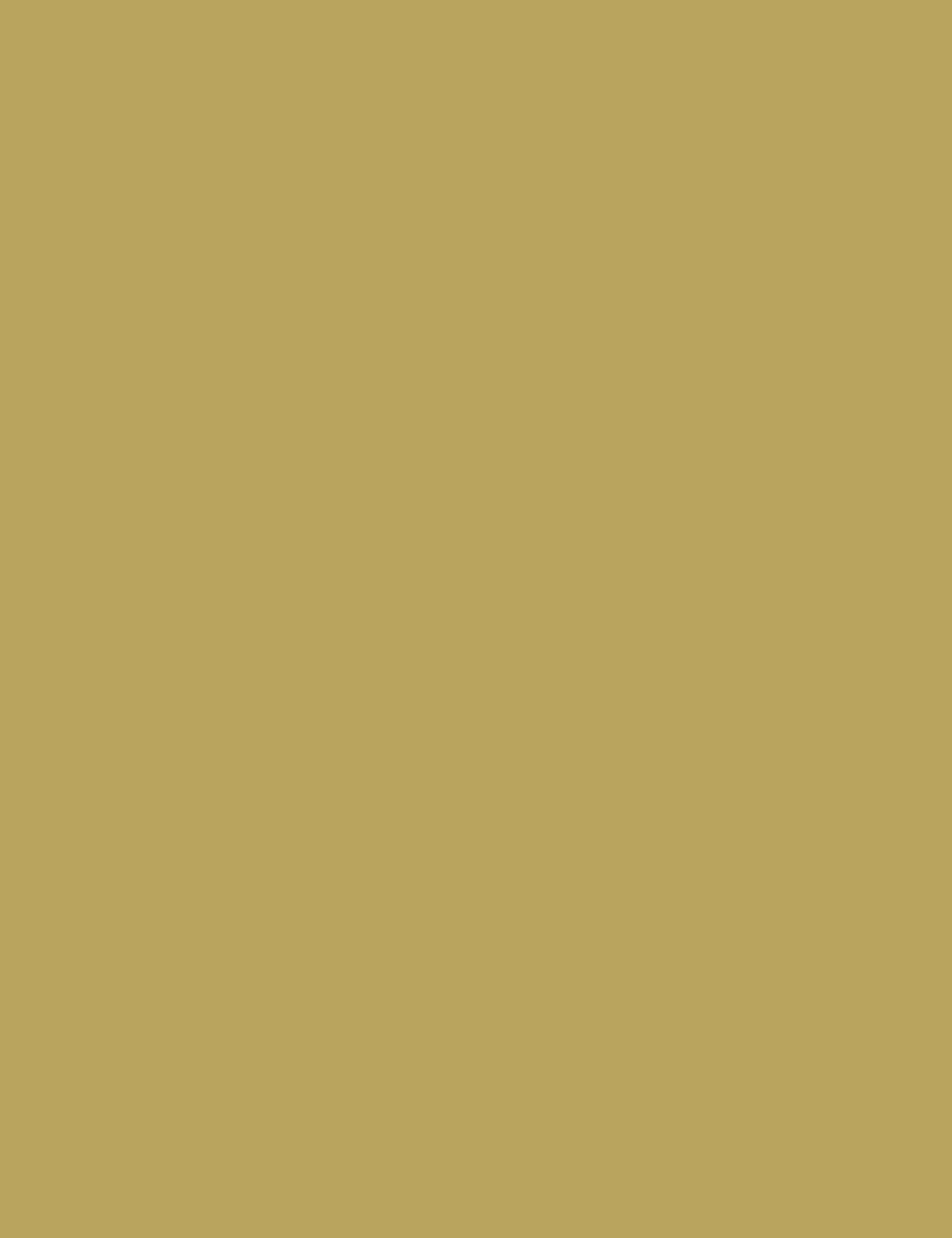# Maps

- 1. Palestine (I century)
- 2. Palestine (IV-VI century)
- 3. Palestine (Monasteries) (V-VI century)
- 4. Palestine Tertia (IV-V century)
- 5. Himyar (Arabia Felix) (V-VI century)
- 6. Syria (I-III century)
- 7. Syria (IV-VI century)
- 8. North Syria (V century)
- 9. Cilicia (V century)
- 10. Cyprus (V century)
- 11. Middle East (I-IV century)
- 12. Babylonia (IV-VI century)
- 13. Tur 'Abdin (VII century)
- 14. Orient (III-V century)
- 15. Persia (IV-VI century)
- 16. Christian India (VI century)
- 17. Armenia (IV century)
- 18. Armenia (V century)
- 19. Caucasus (V century)
- 20. Asia Minor (III-IV century)
- 21. Asia Minor (V-VII century)
- 22. Phrygia (V century)
- 23. Egypt (I-III century)
- 24. Augustamnica (V century)
- 25. Nile Delta (IV-V century)
- 26. Thebais (Thebaid) (IV-V century)
- 27. Lybia (IV-V century)
- 28. Nubia (V-VI century)
- 29. Ethiopia (V-VI century)
- 30. Greece (V century)
- 31. Crete (V century)
- 32. Thracia, Dacia, Moesia, and Scythia Minor (V-VI century)
- 33. Pannonia (V-VI century)
- 34. Dalmatia (V-Vi century)
- 35. Crimea (V-VI century)
- 36. Italy (II-III century)
- 37. Principal Roman Roads (II-III century)
- 38. Central Italy (V-VII century)
- 39. South Italy (V-VII century)
- 40. North Italy (V-VII century)
- 41. Sardinia and Corsica (V-VII century)
- 42. Northeast Africa (III century)
- 43. Northeast Africa (IV-V century)
- 44. Africa Proconsularis (IV-V century)
- 45. Vandal Africa
- 46. Byzantine Africa
- 47. St. Augustine's Travels
- 48. Tripolitana (V century)
- 49. Northwest Africa Mauritania (V century)
- 50. Iberian Peninsula (I-III century)
- 51. Iberian Peninsula (IV-VI century)
- 52. Iberian Peninsula at the time of the Visigoths (V-VII century)
- 53. Noricum and Raetia (V-VI century)
- 54. Gallia (IV century)
- 55. Gallia (VI century)
- 56. Germany (VI century)
- 57. Roman and Christian Britain (II-IV century)
- 58. Britain and Ireland (V-VIII century)
- 59. Barbarian Invasions (II-V century)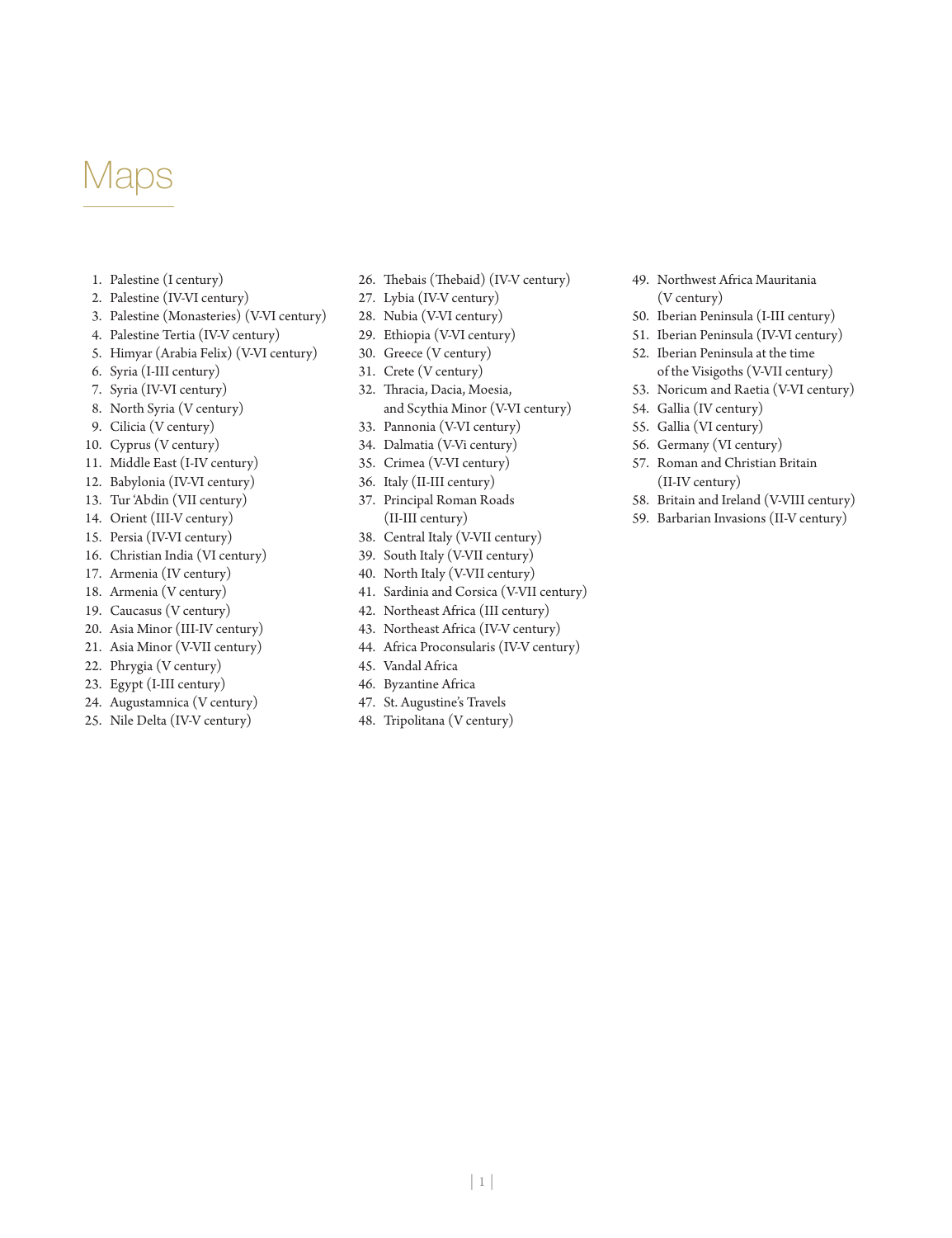

MAP 1. Palestine (I century)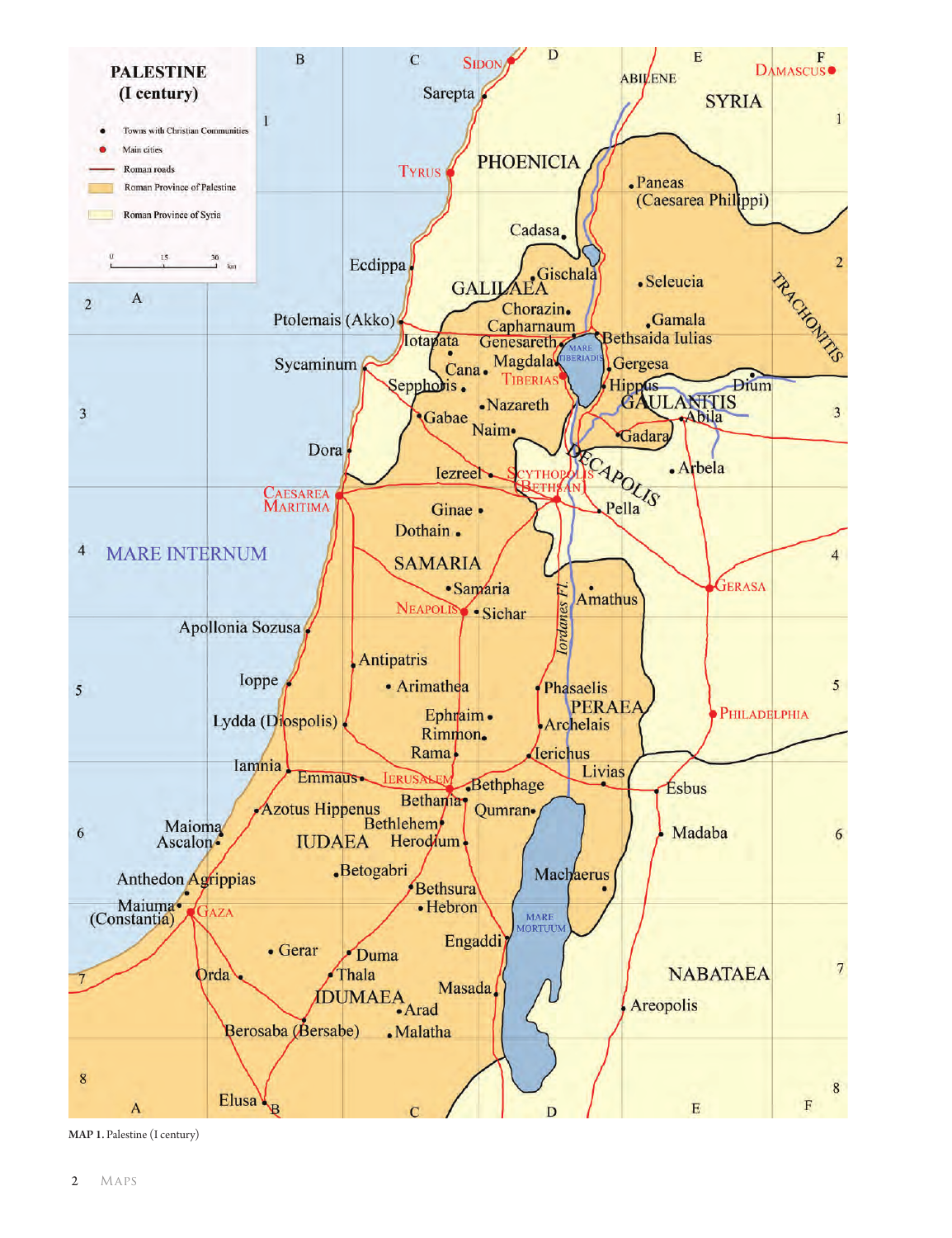

MAP 57. Roman and Christian Britain (II-IV century)